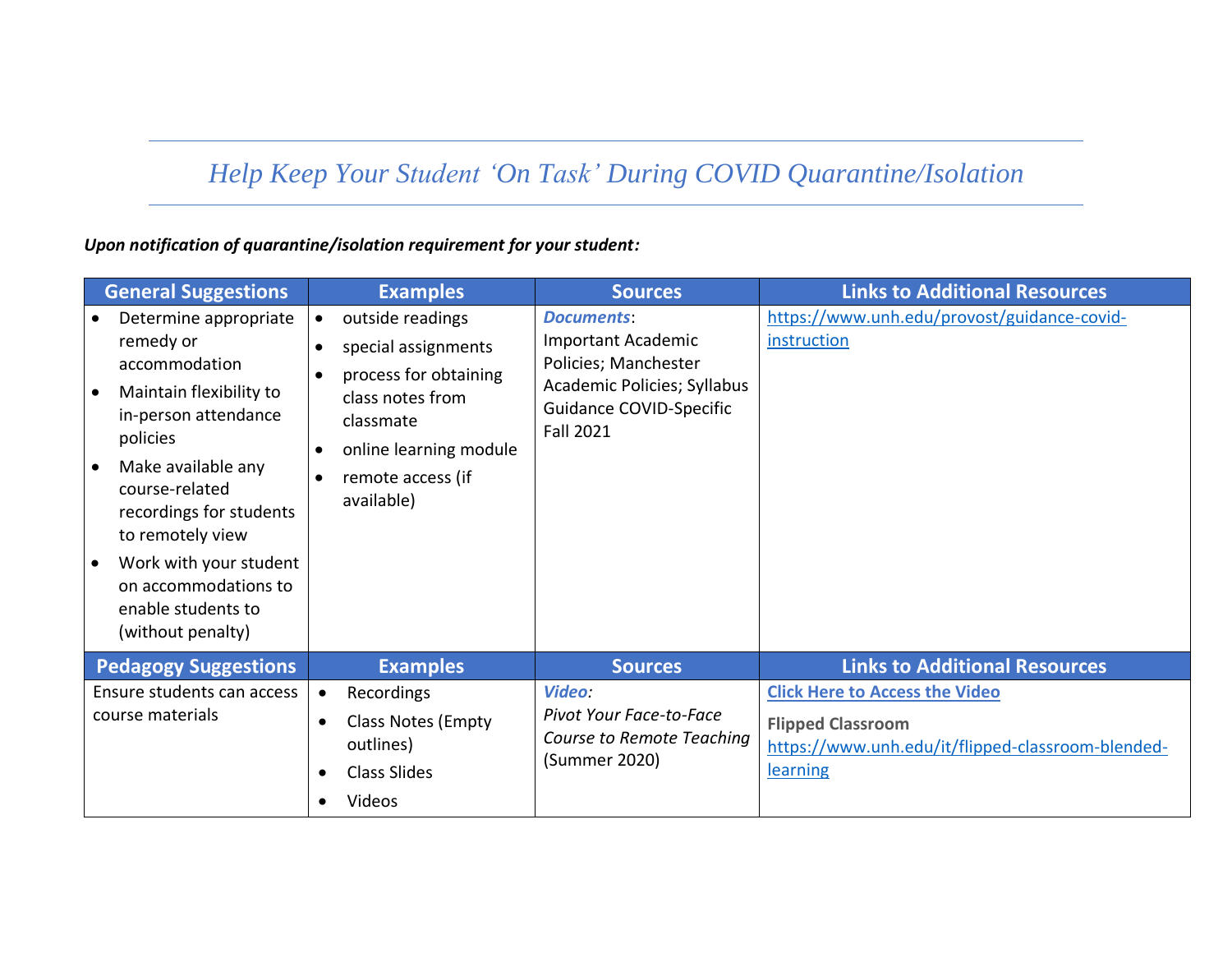| Engage remote students in<br>class activities when<br>possible<br>Maintain communication<br>and connection with<br>remote students<br><b>Remote Services resources</b><br>for student success | Zoom break-out rooms<br>$\bullet$<br>Owl<br>$\bullet$<br><b>Collaborative Learning</b><br>Techniques via zoom<br>Virtual office hours<br>$\bullet$<br><b>Email communication</b><br>$\bullet$<br><b>Canvas notifications</b><br>$\bullet$<br>Library<br>$\bullet$<br>Writing center<br>$\bullet$<br>Academic success<br>$\bullet$<br>services<br>Student accessibility<br>services<br>Technology resources | https://library.unh.edu<br>https://www.unh.edu/writ<br>ing/students<br>https://www.unh.edu/cfar<br>https://www.unh.edu/it/it<br>-service-desk | Providing 'empty outlines' for students to use for<br>note-taking:<br>https://www.sciencedirect.com/science/article/pii/S2<br>211368115000200<br>https://www.youtube.com/watch?v=I6aSgwUw1qM<br><b>Microsoft Teams:</b><br>https://community.canvaslms.com/docs/DOC-18558-<br>microsoft-teams-meetings-in-canvas<br>https://td.unh.edu/TDClient/KB/ArticleDet?ID=694<br><b>Creating groups in Canvas</b><br>Collaborative Learning Techniques, Elizabeth F.<br>Barkley, K. Patricia Cross, and K. Patricia Cross, 2014<br>E-portfolio:<br>https://media.unh.edu/media/Creating+Your+ePortfo<br>lio/1 lklof1em<br>https://teachingcommons.stanford.edu/resources/tea<br>ching/evaluating-students/assessing-student-<br>learning/student-e-portfolios<br>https://www.clemson.edu/academics/programs/epor<br>tfolio/information.html<br>https://teaching.berkeley.edu/resources/assessment-<br>and-evaluation/design-assessment/e-portfolio |
|-----------------------------------------------------------------------------------------------------------------------------------------------------------------------------------------------|------------------------------------------------------------------------------------------------------------------------------------------------------------------------------------------------------------------------------------------------------------------------------------------------------------------------------------------------------------------------------------------------------------|-----------------------------------------------------------------------------------------------------------------------------------------------|-------------------------------------------------------------------------------------------------------------------------------------------------------------------------------------------------------------------------------------------------------------------------------------------------------------------------------------------------------------------------------------------------------------------------------------------------------------------------------------------------------------------------------------------------------------------------------------------------------------------------------------------------------------------------------------------------------------------------------------------------------------------------------------------------------------------------------------------------------------------------------------------------------------------------------------------|
|-----------------------------------------------------------------------------------------------------------------------------------------------------------------------------------------------|------------------------------------------------------------------------------------------------------------------------------------------------------------------------------------------------------------------------------------------------------------------------------------------------------------------------------------------------------------------------------------------------------------|-----------------------------------------------------------------------------------------------------------------------------------------------|-------------------------------------------------------------------------------------------------------------------------------------------------------------------------------------------------------------------------------------------------------------------------------------------------------------------------------------------------------------------------------------------------------------------------------------------------------------------------------------------------------------------------------------------------------------------------------------------------------------------------------------------------------------------------------------------------------------------------------------------------------------------------------------------------------------------------------------------------------------------------------------------------------------------------------------------|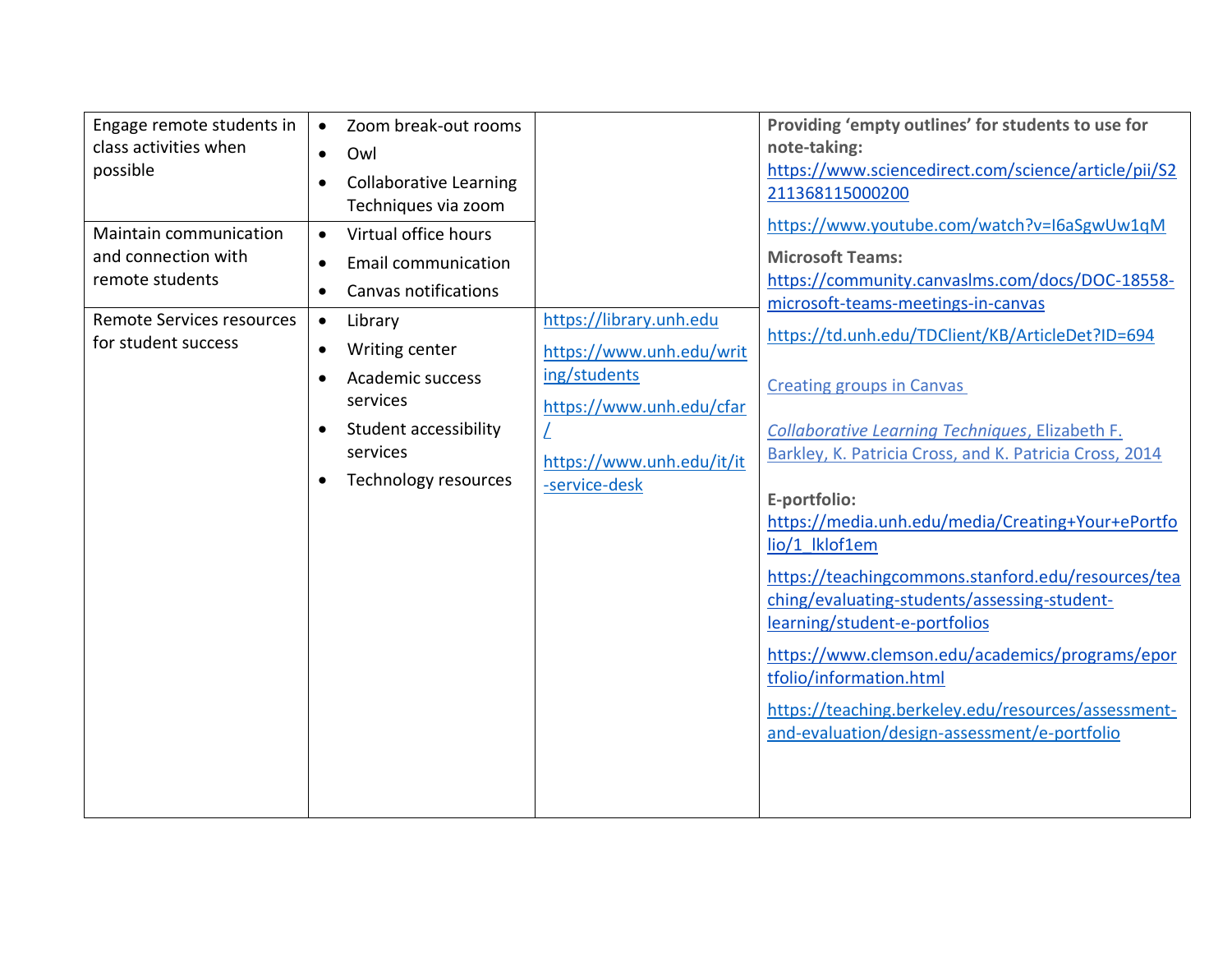| Involve/include your<br>remote students in<br>collaborative online<br>exercises          | Collaborative techniques<br>for<br>discussion<br>$\bullet$<br>reciprocal teaching<br>problem-solving<br>$\bullet$ | Video:<br><b>Facilitating Collaborative</b><br>Learning in a Face-to-Face<br>and/or Remote Course (Fall<br>2020) | <b>Click Here to Access the Video</b><br><b>Microsoft Teams:</b><br>https://community.canvaslms.com/docs/DOC-18558-<br>microsoft-teams-meetings-in-canvas<br>https://td.unh.edu/TDClient/KB/ArticleDet?ID=694<br><b>Creating groups in Canvas</b><br>E-portfolio:<br>https://media.unh.edu/media/Creating+Your+ePortfo<br>lio/1 lklof1em<br>https://teachingcommons.stanford.edu/resources/tea<br>ching/evaluating-students/assessing-student-<br>learning/student-e-portfolios<br>https://www.clemson.edu/academics/programs/epor<br>tfolio/information.html<br>https://teaching.berkeley.edu/resources/assessment-<br>and-evaluation/design-assessment/e-portfolio<br>Collaborative Learning Techniques, Elizabeth F.<br>Barkley, K. Patricia Cross, and K. Patricia Cross, 2014 |
|------------------------------------------------------------------------------------------|-------------------------------------------------------------------------------------------------------------------|------------------------------------------------------------------------------------------------------------------|------------------------------------------------------------------------------------------------------------------------------------------------------------------------------------------------------------------------------------------------------------------------------------------------------------------------------------------------------------------------------------------------------------------------------------------------------------------------------------------------------------------------------------------------------------------------------------------------------------------------------------------------------------------------------------------------------------------------------------------------------------------------------------|
|                                                                                          |                                                                                                                   |                                                                                                                  |                                                                                                                                                                                                                                                                                                                                                                                                                                                                                                                                                                                                                                                                                                                                                                                    |
| Keep your student on-task<br>and engaged regardless of<br>how they access your<br>course |                                                                                                                   | Video:<br><b>Reduce Mind Wandering</b><br>and Increase Student<br>Engagement in Your<br>Course With Empirically  | <b>Click Here to Access the Video</b><br>Learning Assessment Techniques, Elizabeth /r. Barkley,<br><b>Claire Howell Major, 2016</b>                                                                                                                                                                                                                                                                                                                                                                                                                                                                                                                                                                                                                                                |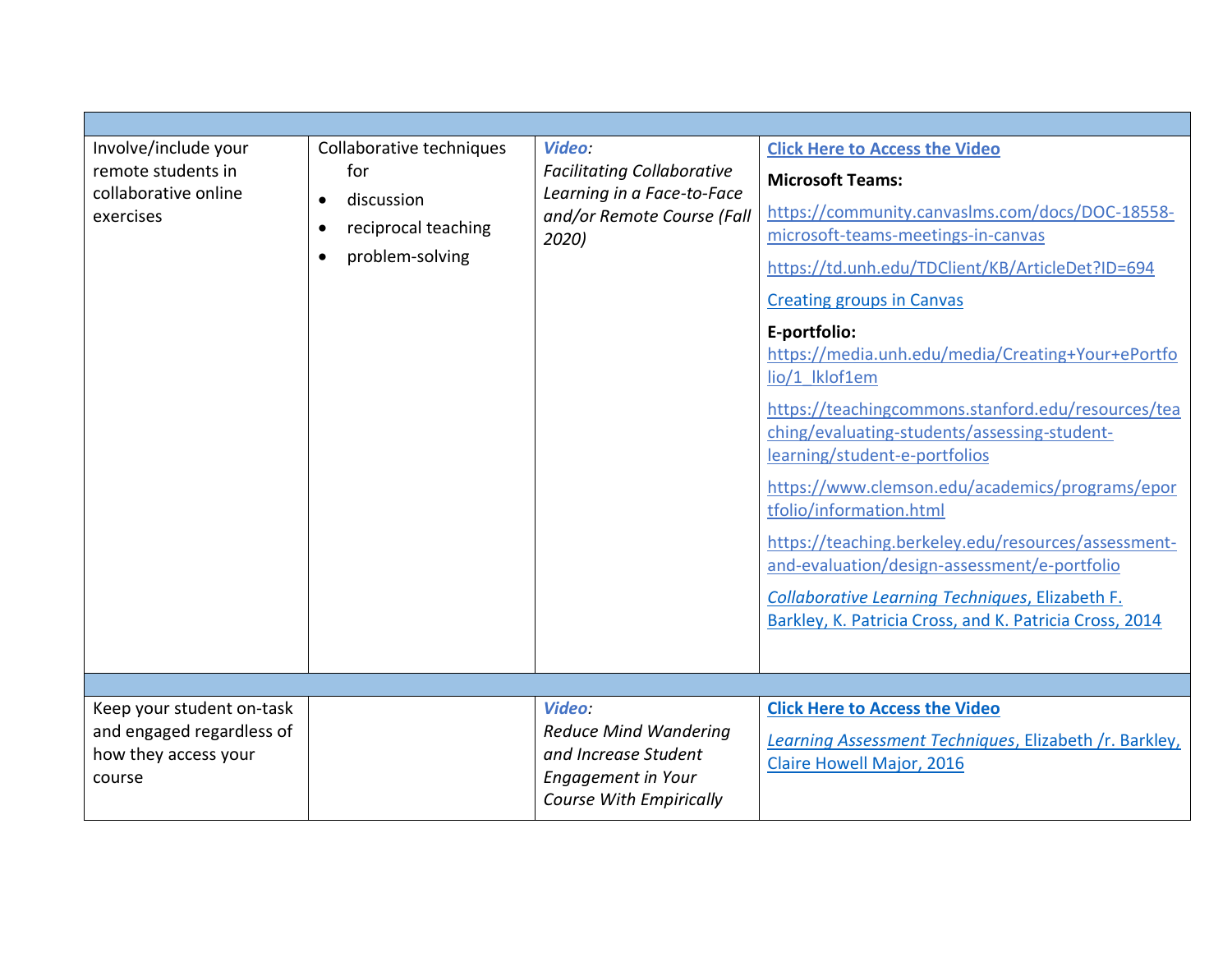| Activate prior knowledge    | Pre-Test<br>$\bullet$                | <b>Demonstrated Strategies</b> | Book Chapter, Richard Mayer: Research-Based                                                                                                                                                                                                                                  |
|-----------------------------|--------------------------------------|--------------------------------|------------------------------------------------------------------------------------------------------------------------------------------------------------------------------------------------------------------------------------------------------------------------------|
|                             | Ask to reflect on prior<br>$\bullet$ | for Any Course Platform to     | <b>Principles for Designing Multimedia Instruction</b>                                                                                                                                                                                                                       |
|                             | learned material                     | Promote Learning (January      | Griswold, L. A., Overson, C. E., & Benassi, V. A. (2017).                                                                                                                                                                                                                    |
| Make information            | Assess for student                   | 2021)                          | <b>Embedding Questions During Online Lecture Capture</b><br>to Promote Learning and Transfer of Knowledge.<br>American Journal of Occupational Therapy, 71(3), 1-7.<br>https://doi.org/10.5014/ajot.2017.023374<br>Stiegler-Balfour, J. J., & Benassi, V. A. (2015). Guiding |
| personal or relevant        | goals for course                     |                                |                                                                                                                                                                                                                                                                              |
|                             | Explore relevance of                 |                                |                                                                                                                                                                                                                                                                              |
|                             | course material to                   |                                |                                                                                                                                                                                                                                                                              |
|                             | student                              |                                |                                                                                                                                                                                                                                                                              |
|                             | Speak in conversational              |                                | questions promote learning of expository text for less-                                                                                                                                                                                                                      |
|                             | tone                                 |                                | skilled readers. Scholarship of Teaching and Learning                                                                                                                                                                                                                        |
| Engage students in making   | During<br>$\bullet$                  |                                | in Psychology, 1(4), 312-325.<br>https://doi.org/10.1037/stl0000044                                                                                                                                                                                                          |
| predictions during learning | demonstrations<br>$\bullet$          |                                |                                                                                                                                                                                                                                                                              |
|                             | lecture                              |                                |                                                                                                                                                                                                                                                                              |
|                             | problem-solving                      |                                |                                                                                                                                                                                                                                                                              |
|                             | reading<br>٠                         |                                |                                                                                                                                                                                                                                                                              |
| Quiz students on recently   | Clicker/poll<br>$\bullet$            |                                |                                                                                                                                                                                                                                                                              |
| acquired material           | After required reading               |                                |                                                                                                                                                                                                                                                                              |
|                             | After class                          |                                |                                                                                                                                                                                                                                                                              |
|                             | presentations                        |                                |                                                                                                                                                                                                                                                                              |
| Use collaborative exercises | Clicker questions<br>$\bullet$       |                                |                                                                                                                                                                                                                                                                              |
| that include peer           | Group work                           |                                |                                                                                                                                                                                                                                                                              |
| instruction                 |                                      |                                |                                                                                                                                                                                                                                                                              |
| Engage students reflective  | Self-explanation<br>$\bullet$        |                                |                                                                                                                                                                                                                                                                              |
| reading activities          | prompts                              |                                |                                                                                                                                                                                                                                                                              |
|                             | Elaborative                          |                                |                                                                                                                                                                                                                                                                              |
|                             | interrogation                        |                                |                                                                                                                                                                                                                                                                              |
|                             |                                      |                                |                                                                                                                                                                                                                                                                              |